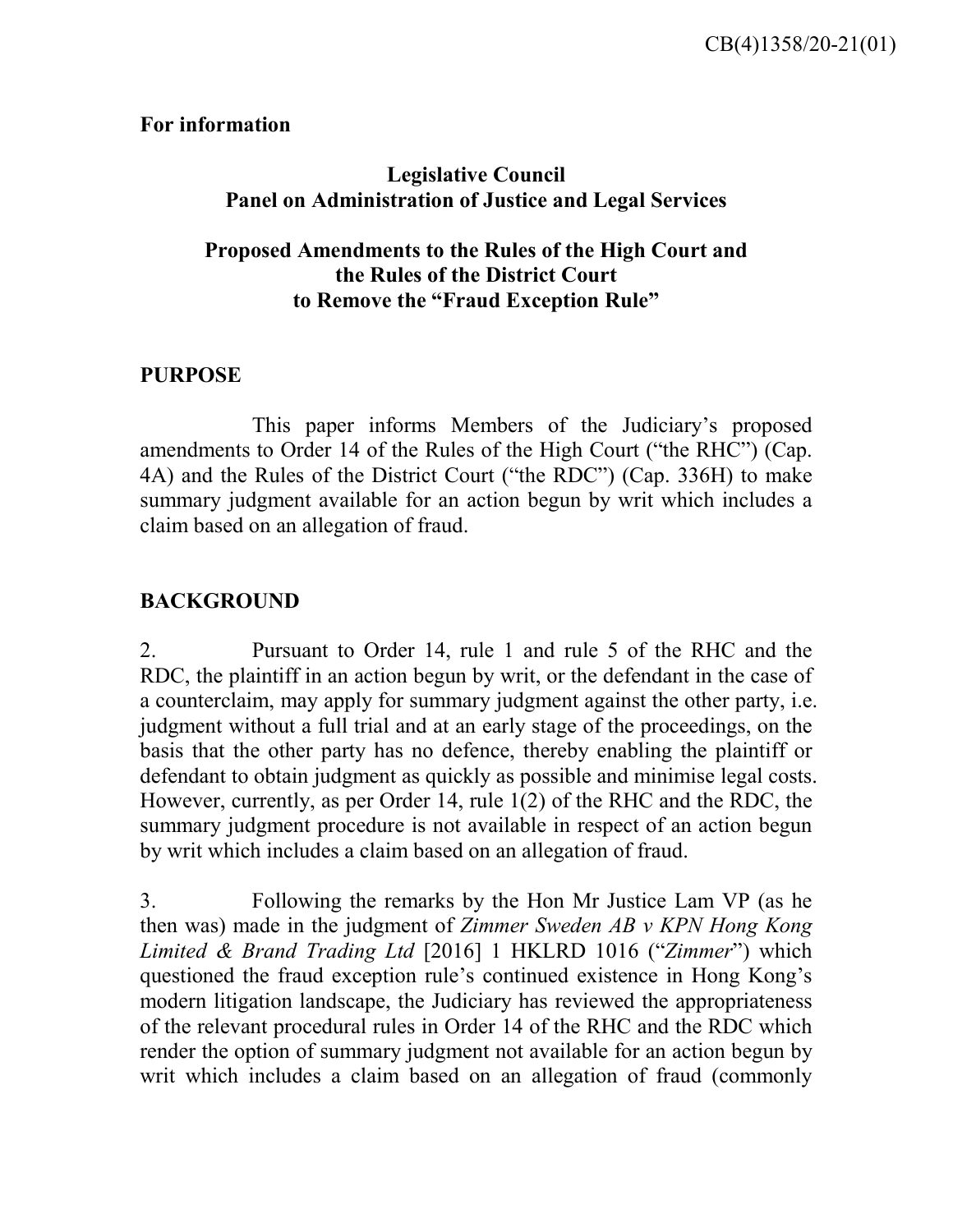known as "the fraud exception rule"). It is recommended that legislative amendments be introduced to remove the fraud exception rule.

## **JUSTIFICATIONS**

4. The legislative amendments to remove the fraud exception rule seek a specific procedural improvement to civil proceedings in the High Court and the District Court. They aim at enhancing the summary judgment regime and aligning with evolving legal practice in the interests of the parties to litigation. Detailed justifications for the amendments are set out in paragraphs 5 to 8 below.

5. Firstly, the fraud exception rule was historically linked with the right to have a trial by jury in fraud cases<sup>[1](#page-1-0)</sup>. However, there is no right to trial by jury in a fraud case in Hong  $Kong<sup>2</sup>$  $Kong<sup>2</sup>$  $Kong<sup>2</sup>$ . From this perspective, there is no practical need to retain the fraud exception rule.

6. Secondly, in Hong Kong, the Court has held in *Zimmer* that when deciding whether the fraud exception rule applies, the proper question to be asked is "does this action include a claim for which an allegation of fraud would have to be made by the plaintiff in order to establish or maintain that claim?". This question is intended to be a re-formulation of the test in Pacific Electric Wire & Cable Ltd v Harmutty Ltd [2009] [3](#page-1-2) HKLRD 94<sup>3</sup>. Subsequent to *Zimmer*, this reformulated test has been applied in other cases in Hong Kong, such as *Universal Capital Bank v Hong Kong Heya Co Ltd* [2016] 2 HKLRD 757 and *Arrow ECS Norway AS v M Yang Trading Ltd and* Others, unreported, HCA 239/2016 (22 September 2016). This notwithstanding, the Hon Mr Justice Lam VP's observation in *Zimmer* that the fraud exception rule cannot be justified in the modern litigation environment in Hong Kong is still valid and needs to be addressed.

7. Furthermore, while there may be arguments to justify the fraud exception rule in view of the potential vindication of a defendant at trial if he

<span id="page-1-0"></span><sup>&</sup>lt;sup>1</sup> Re. the discussion of Stocker LJ in *Newton Chemical v Arsenis* [1989] 1 WLR 1297 at p.1307.

<span id="page-1-1"></span><sup>2</sup> See paragraph 12.1 of *Zimmer*.

<span id="page-1-2"></span><sup>3</sup> See paragraph 18(2) of *Zimmer*.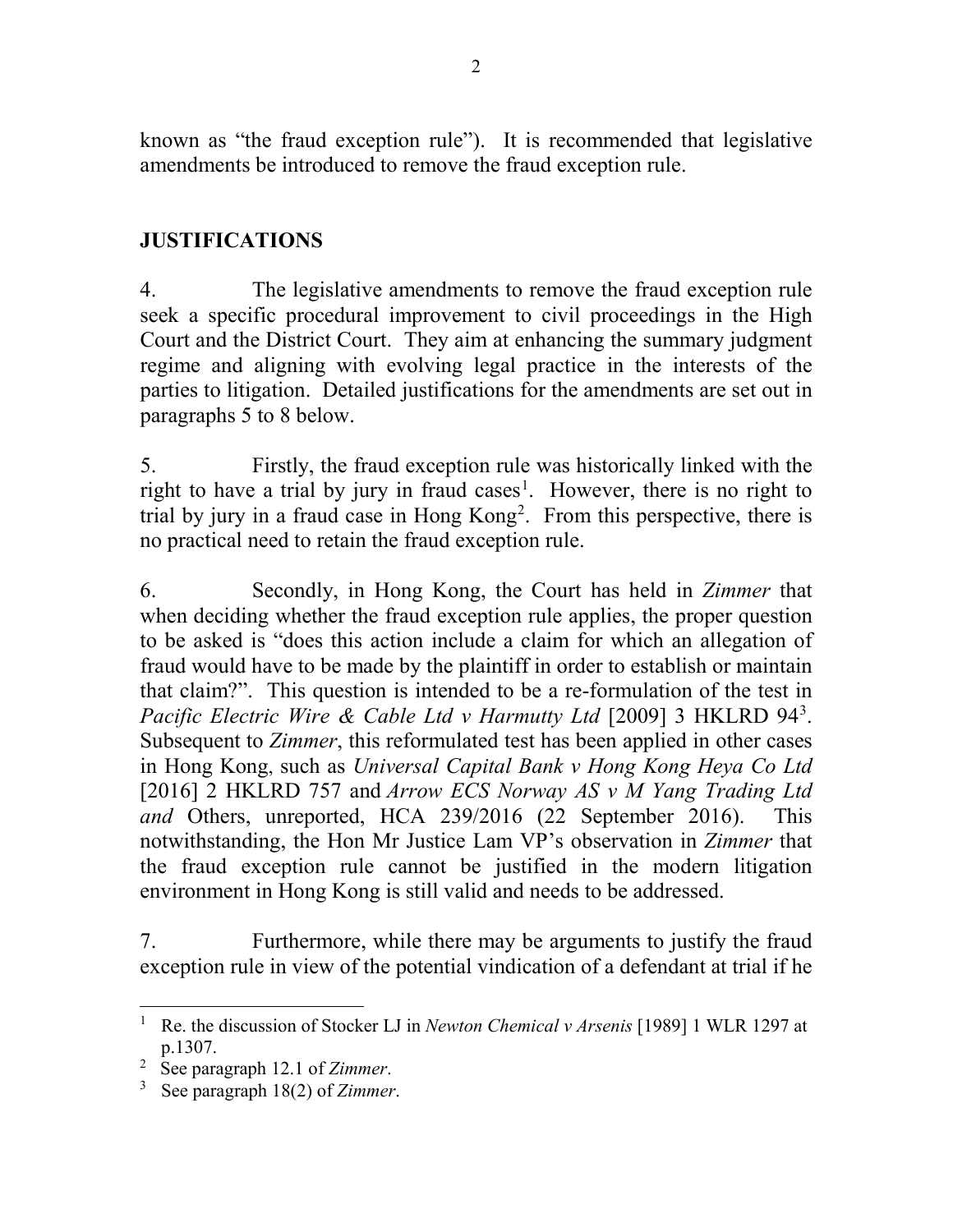is alleged of fraud<sup>[4](#page-2-0)</sup>, it is questionable whether this justification, in modern litigation settings in Hong Kong, warrants the deprivation of a plaintiff the right to seek summary judgment even in cases where a defendant only puts forward a token defence and thus obliging the plaintiff to incur all the expenses in respect of a full trial to get relief. It is worthwhile to note that the removal of the fraud exception rule does not mean that summary judgment would be granted in fraud cases where there are serious defences or triable issues of fact or law. The usual criteria for deciding if summary judgment should be given would still apply.

8. Moreover, it is of interest to note that the fraud exception rule had been abrogated in England since 1992. As remarked by the Hon Mr Justice Lam VP in *Zimmer*, the reason for the abrogation was that the English Courts had interpreted the fraud exception rule in a narrow way, pursuant to a definition of fraud given in an old English case of *Derry v Peek* (1889) 14 App Cas  $337<sup>5</sup>$  $337<sup>5</sup>$  $337<sup>5</sup>$ , leading to an anomaly that applications for summary judgment not being available for a specific type of fraud, but being available for all other types of dishonest conduct. The anomaly identified in the English Courts regarding the fraud exception rule did not exist in Hong Kong. This is because the Hong Kong Courts have all along been adopting another test to decide whether the fraud exception rule applies (please see paragraph 6 above), and that test represents a wider interpretation of the fraud exception rule compared with that in the United Kingdom under *Derry v Peek*.

# **PROPOSED LEGISLATIVE AMENDMENTS**

9. The proposed legislative amendments to Order 14 of the RHC and the RDC mainly seek to repeal the specific provisions which bar an application for summary judgment in an action begun by writ which includes a claim based on an allegation of fraud. Subject to completion of the legislative process, the Judiciary proposes that the legislative amendments be brought into operation on 1 December 2021 ("the commencement date"). For the sake of legal certainty, we will set out clearly in a transitional

<span id="page-2-0"></span> <sup>4</sup> See Kaplan J *in Skink Ltd v Comtowell Ltd* [1994] 2 HKLR 26 at p.36-37.

<span id="page-2-1"></span><sup>5</sup> In *Derry v Peek,* the House of Lords set out the requirements for fraud and held that fraud is proved when it is shown that a false representation has been made knowingly or without belief in its truth or recklessly without caring whether it be true or false.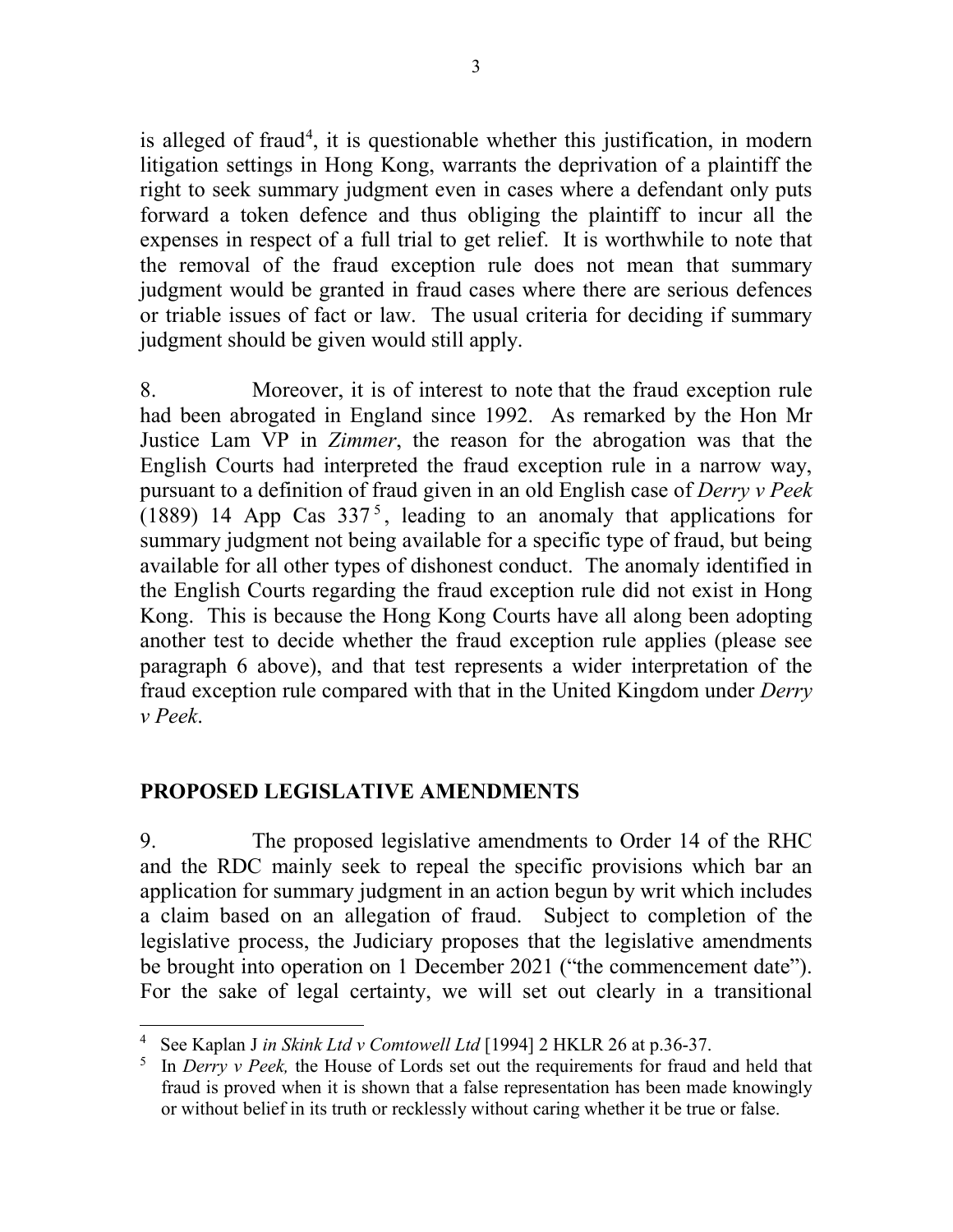provision that the proposed legislative amendments will not apply in relation to an application for summary judgment filed before the commencement date.

10. Marked-up versions showing the proposed amendments to Order 14 of the RHC and the RDC are at **Annex A** and **Annex B** respectively.

### **CONSULTATION**

 $- - - - -$ 

11. We have consulted the Hong Kong Bar Association and the Law Society of Hong Kong on the legislative proposals to remove the fraud exception rule. They indicated support to the proposed amendments.

### **WAY FORWARD**

12. Members are invited to note the content of this paper. We intend to invite the High Court Rules Committee and the District Court Rules Committee to introduce the respective legislative amendments which will then be tabled at the Legislative Council for negative vetting as soon as practicable.

**Judiciary Administration August 2021**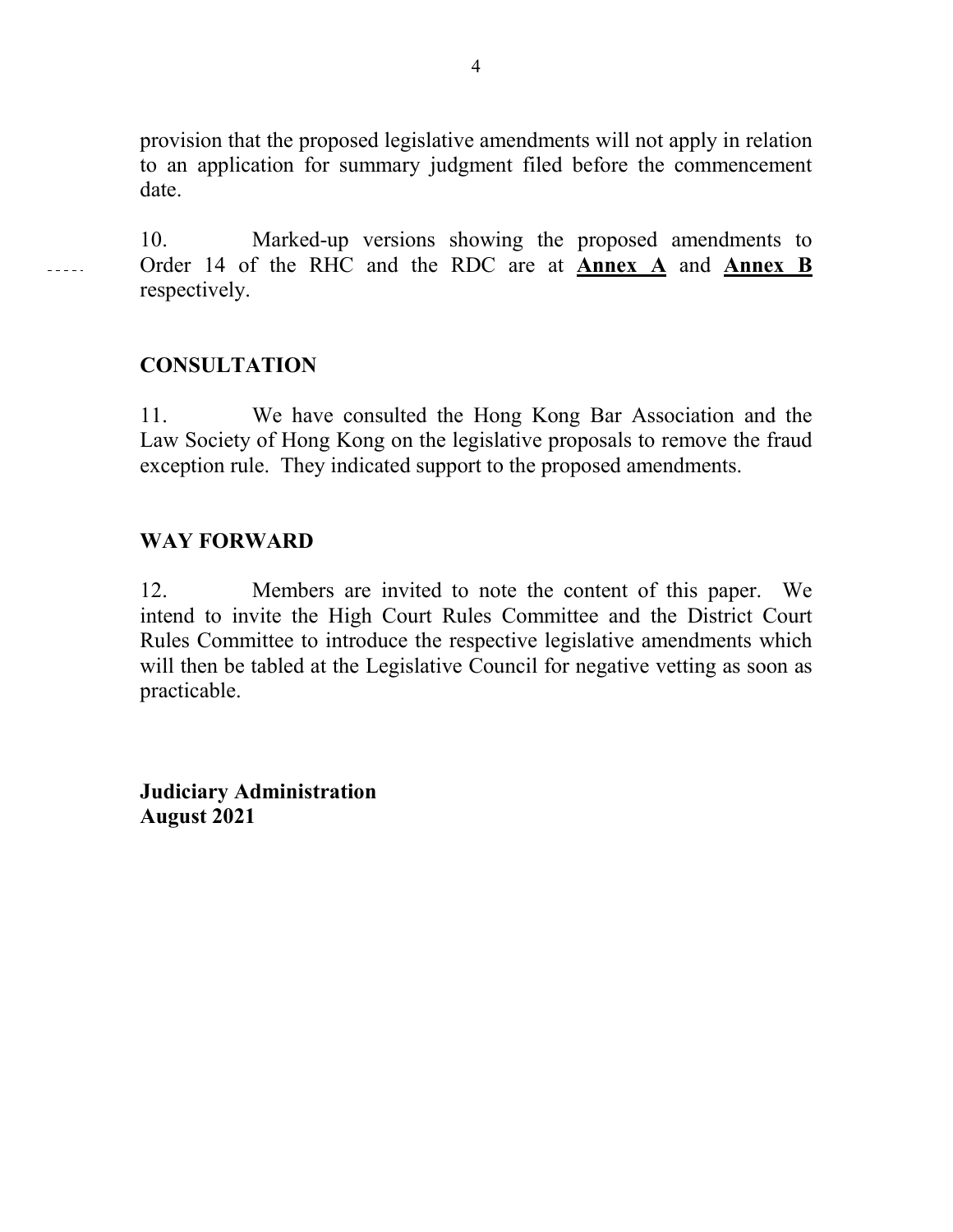### **Annex A**

#### **Proposed Amendments to Order 14 of the Rules of the High Court (Cap. 4A) in Marked-up Mode**

#### **Order 14 Summary Judgment**

#### **1. Application by plaintiff for summary judgment (O. 14, r. 1)**

- (1) Where in an action to which this rule applies a statement of claim has been served on a defendant and that defendant has given notice of intention to defend the action, the plaintiff may, on the ground that that defendant has no defence to a claim included in the writ, or to a particular part of such a claim, or has no defence to such a claim or part except as to the amount of any damages claimed, apply to the Court for judgment against that defendant.
- (2) Subject to paragraph (3) this rule applies to every action begun by writ other than—
	- (a) an action which includes a claim by the plaintiff for libel, slander, malicious prosecution, false imprisonment or seduction, seduction; or,
	- (b) an action which includes a claim by the plaintiff based on an allegation of fraud, or
	- (c) an Admiralty action in rem.
- (3) This Order shall not apply to an action to which Order 86 or Order 88 applies.